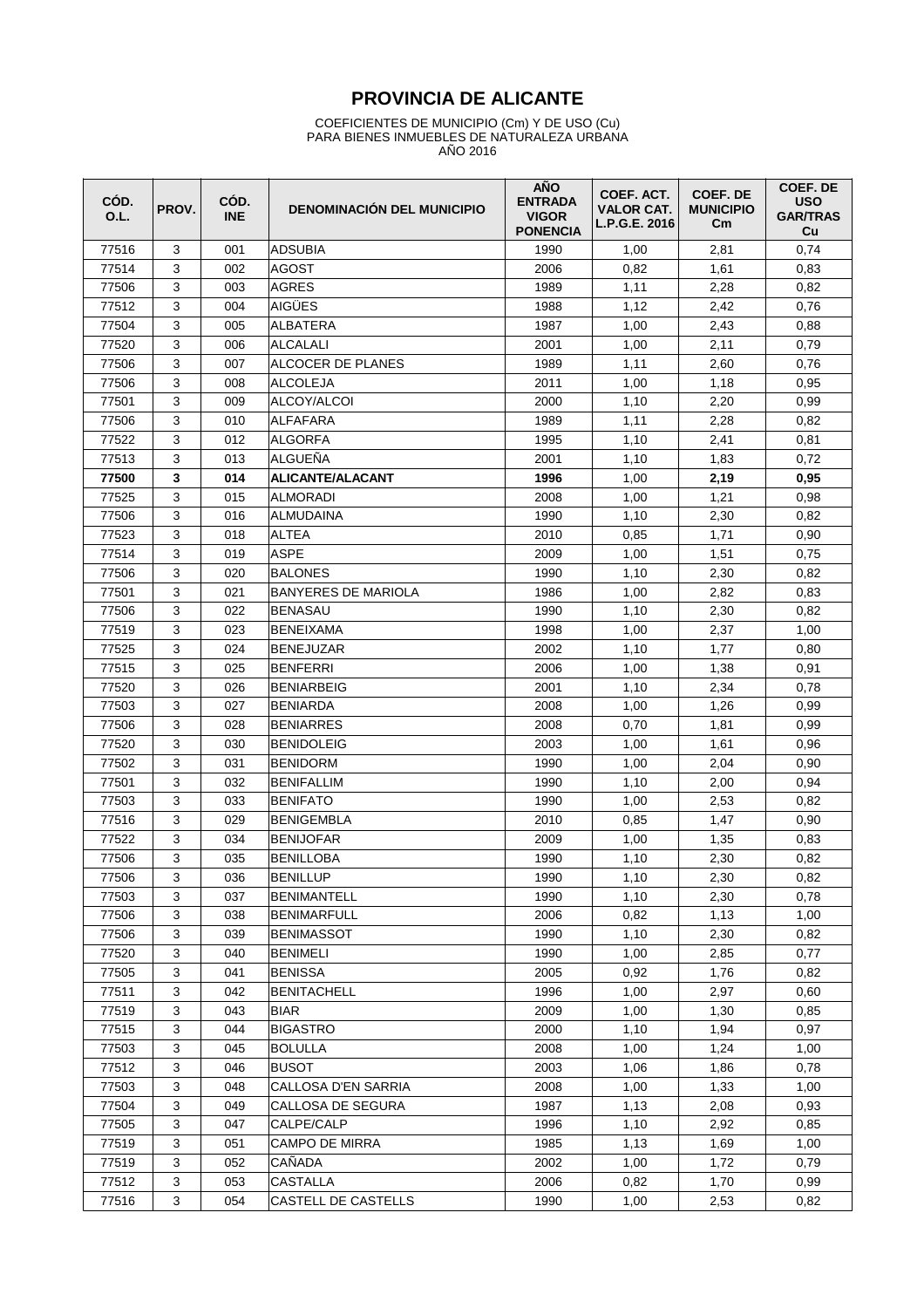# **PROVINCIA DE ALICANTE**

#### COEFICIENTES DE MUNICIPIO (Cm) Y DE USO (Cu) PARA BIENES INMUEBLES DE NATURALEZA URBANA AÑO 2016

| CÓD.<br>O.L. | PROV. | CÓD.<br><b>INE</b> | <b>DENOMINACIÓN DEL MUNICIPIO</b> | <b>AÑO</b><br><b>ENTRADA</b><br><b>VIGOR</b><br><b>PONENCIA</b> | COEF. ACT.<br><b>VALOR CAT.</b><br>L.P.G.E. 2016 | COEF. DE<br><b>MUNICIPIO</b><br>$\mathsf{cm}$ | COEF. DE<br><b>USO</b><br><b>GAR/TRAS</b><br>Cu |
|--------------|-------|--------------------|-----------------------------------|-----------------------------------------------------------------|--------------------------------------------------|-----------------------------------------------|-------------------------------------------------|
| 77508        | 3     | 055                | CATRAL                            | 1999                                                            | 1,00                                             | 2,61                                          | 1,00                                            |
| 77506        | 3     | 056                | COCENTAINA                        | 1998                                                            | 1,00                                             | 2,58                                          | 1,00                                            |
| 77503        | 3     | 057                | <b>CONFRIDES</b>                  | 1990                                                            | 1,10                                             | 2,30                                          | 0,82                                            |
| 77504        | 3     | 058                | COX                               | 1990                                                            | 1,10                                             | 2,49                                          | 0,52                                            |
| 77509        | 3     | 059                | <b>CREVILLENT</b>                 | 2001                                                            | 1,10                                             | 1,32                                          | 1,00                                            |
| 77508        | 3     | 061                | DAYA NUEVA                        | 1995                                                            | 1,10                                             | 2,38                                          | 0,98                                            |
| 77508        | 3     | 062                | DAYA VIEJA                        | 2010                                                            | 1,00                                             | 1,29                                          | 0,87                                            |
| 77507        | 3     | 063                | <b>DENIA</b>                      | 1989                                                            | 1,11                                             | 4,03                                          | 0,73                                            |
| 77508        | 3     | 064                | <b>DOLORES</b>                    | 2007                                                            | 1,00                                             | 1,14                                          | 0,98                                            |
| 77524        | 3     | 050                | EL CAMPELLO                       | 2008                                                            | 1,00                                             | 1,60                                          | 0,91                                            |
| 77503        | 3     | 075                | EL CASTELL DE GUADALEST           | 1990                                                            | 1,00                                             | 2,10                                          | 1,00                                            |
| 77507        | 3     | 138                | <b>EL VERGER</b>                  | 1986                                                            | 1,13                                             | 2,54                                          | 0,77                                            |
| 77509        | 3     | 065                | ELCHE/ELX                         | 2001                                                            | 1,00                                             | 2,09                                          | 0,85                                            |
| 77510        | 3     | 066                | <b>ELDA</b>                       | 2013                                                            | 1,00                                             | 1,45                                          | 1,00                                            |
| 77507        | 3     | 901                | <b>ELS POBLETS</b>                | 1996                                                            | 1,10                                             | 2,52                                          | 0,92                                            |
| 77503        | 3     | 067                | FACHECA                           | 1990                                                            | 1,10                                             | 2,30                                          | 0,82                                            |
| 77503        | 3     | 068                | FAMORCA                           | 1990                                                            | 1,10                                             | 2,62                                          | 0,76                                            |
| 77518        | 3     | 069                | <b>FINESTRAT</b>                  | 2001                                                            | 1,10                                             | 1,85                                          | 0,87                                            |
| 77514        | 3     | 077                | <b>FONDO DE LES NEUS</b>          | 2006                                                            | 1,00                                             | 1,39                                          | 0,93                                            |
| 77525        | 3     | 070                | FORMENTERA DEL SEGURA             | 1995                                                            | 1,00                                             | 2,73                                          | 0,95                                            |
| 77506        | 3     | 072                | <b>GAIANES</b>                    | 1989                                                            | 1,11                                             | 2,28                                          | 0,82                                            |
| 77511        | 3     | 071                | <b>GATA DE GORGOS</b>             | 1985                                                            | 1,13                                             | 2,23                                          | 0,73                                            |
| 77506        | 3     | 073                | <b>GORGA</b>                      | 1990                                                            | 1,00                                             | 2,88                                          | 0,76                                            |
| 77504        | 3     | 074                | <b>GRANJA DE ROCAMORA</b>         | 1987                                                            | 1,00                                             | 2,65                                          | 0,83                                            |
| 77525        | 3     | 076                | GUARDAMAR DEL SEGURA              | 1999                                                            | 1,10                                             | 3,06                                          | 0,83                                            |
| 77514        | 3     | 078                | <b>HONDON DE LOS FRAILES</b>      | 2001                                                            | 1,10                                             | 1,43                                          | 1,00                                            |
| 77512        | 3     | 079                | <b>IBI</b>                        | 2005                                                            | 0,92                                             | 1,64                                          | 1,00                                            |
| 77522        | 3     | 080                | <b>JACARILLA</b>                  | 1995                                                            | 1,10                                             | 2,28                                          | 0,92                                            |
| 77511        | 3     | 082                | <b>JAVEA/XABIA</b>                | 1995                                                            | 1,10                                             | 3,64                                          | 0,76                                            |
| 77512        | 3     | 083                | JIJONA/XIXONA                     | 2004                                                            | 1,00                                             | 1,95                                          | 0,86                                            |
| 77503        | 3     | 011                | L'ALFAS DEL PI                    | 1996                                                            | 1,10                                             | 3,79                                          | 0,72                                            |
| 77506        | 3     | 017                | L'ALQUERIA DE ASNAR               | 1989                                                            | 1,11                                             | 2,28                                          | 0,82                                            |
| 77523        | 3     | 094                | LA NUCIA                          | 2004                                                            | 1,00                                             | 1,92                                          | 0,80                                            |
| 77514        | 3     | 114                | LA ROMANA                         | 2001                                                            | 1,10                                             | 2,22                                          | 0,85                                            |
| 77512        | 3     | 132                | LA TORRE DE LES MAÇANES           | 2003                                                            | 1,00                                             | 1,98                                          | 0,78                                            |
| 77516        | 3     | 134                | LA VALL D' ALCALA                 | 2010                                                            | 0,85                                             | 1,36                                          | 0,98                                            |
| 77516        | 3     | 135                | LA VALL D' EBO                    | 2011                                                            | 1,00                                             | 1,18                                          | 0,95                                            |
| 77516        | 3     | 137                | LA VALL DE LAGUAR                 | 2008                                                            | 1,00                                             | 1,41                                          | 0,93                                            |
| 77518        | 3     | 139                | LA VILLAJOYOSA/VILA JOIOSA        | 2006                                                            | 1,00                                             | 1,12                                          | 0,98                                            |
| 77511        | 3     | 085                | <b>LLIBER</b>                     | 1989                                                            | 1,11                                             | 2,44                                          | 0,76                                            |
| 77506        | 3     | 084                | LORCHA/L'ORXA                     | 2004                                                            | 1,00                                             | 1,79                                          | 0,82                                            |
| 77525        | 3     | 903                | <b>LOS MONTESINOS</b>             | 1995                                                            | 1,10                                             | 2,31                                          | 0,90                                            |
| 77506        | 3     | 086                | MILLENA                           | 1990                                                            | 1,10                                             | 2,30                                          | 0,82                                            |
| 77514        | 3     | 088                | MONFORTE DEL CID                  | 1999                                                            | 1,10                                             | 2,28                                          | 0,78                                            |
| 77513        | 3     | 089                | MONOVAR/MONOVER                   | 1987                                                            | 1,13                                             | 2,01                                          | 0,79                                            |
| 77516        | 3     | 091                | MURLA                             | 2010                                                            | 0,85                                             | 1,47                                          | 0,90                                            |
| 77506        | 3     | 092                | MURO DE ALCOY                     | 1996                                                            | 1,00                                             | 2,50                                          | 0,98                                            |
| 77500        | 3     | 090                | MUTXAMEL                          | 2010                                                            | 0,85                                             | 1,44                                          | 0,91                                            |
| 77514        | 3     | 093                | <b>NOVELDA</b>                    | 1995                                                            | 1,10                                             | 2,41                                          | 0,94                                            |
| 77520        | 3     | 095                | ONDARA                            | 2013                                                            | 1,00                                             | 1,27                                          | 1,00                                            |
| 77512        | 3     | 096                | ONIL                              | 2008                                                            | 1,00                                             | 1,51                                          | 0,88                                            |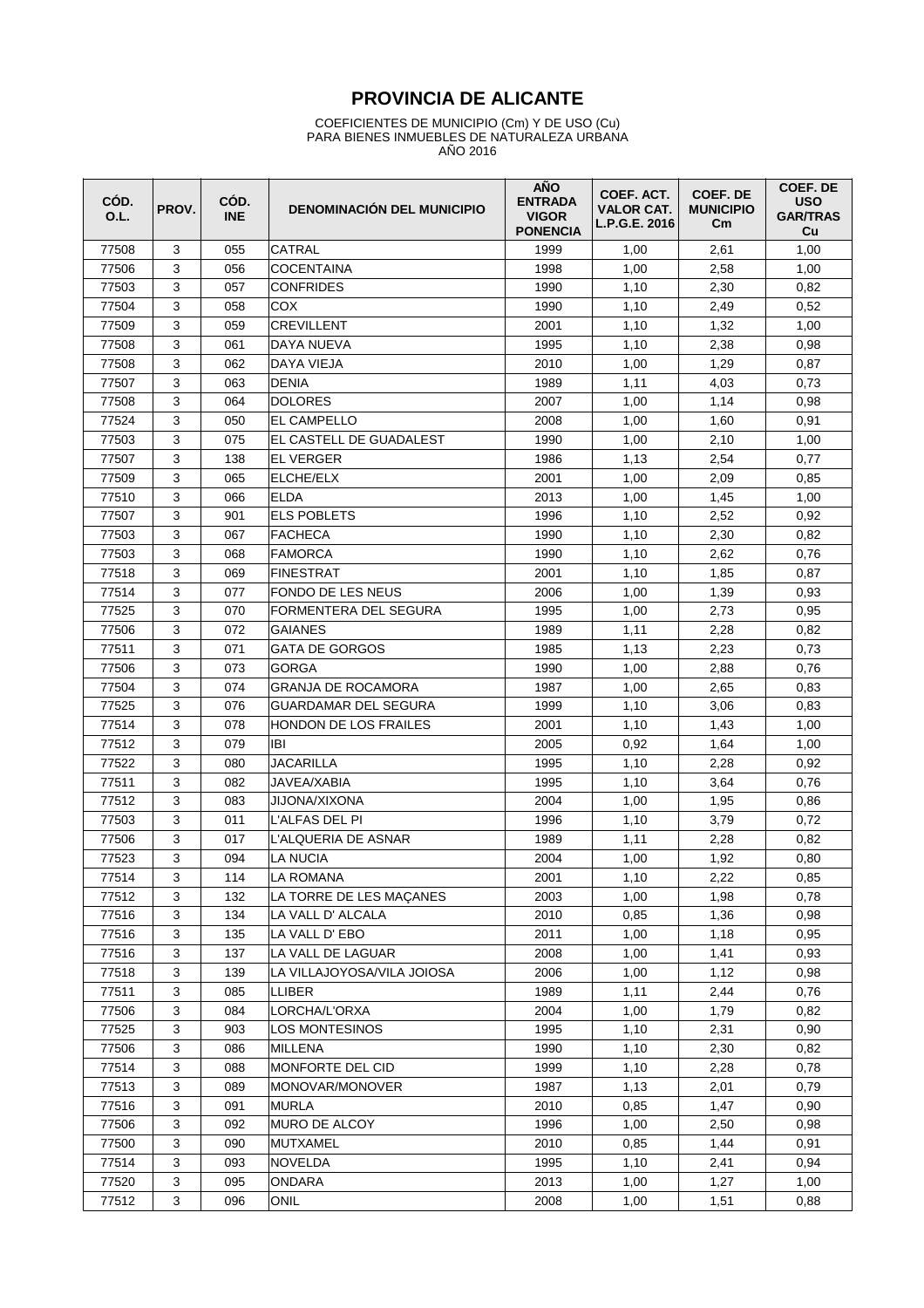# **PROVINCIA DE ALICANTE**

#### COEFICIENTES DE MUNICIPIO (Cm) Y DE USO (Cu) PARA BIENES INMUEBLES DE NATURALEZA URBANA AÑO 2016

| CÓD.<br>O.L. | PROV. | CÓD.<br><b>INE</b> | <b>DENOMINACIÓN DEL MUNICIPIO</b> | <b>AÑO</b><br><b>ENTRADA</b><br><b>VIGOR</b><br><b>PONENCIA</b> | COEF. ACT.<br><b>VALOR CAT.</b><br>L.P.G.E. 2016 | COEF. DE<br><b>MUNICIPIO</b><br>$\mathsf{c}_{\mathsf{m}}$ | COEF. DE<br><b>USO</b><br><b>GAR/TRAS</b><br>Cu |
|--------------|-------|--------------------|-----------------------------------|-----------------------------------------------------------------|--------------------------------------------------|-----------------------------------------------------------|-------------------------------------------------|
| 77516        | 3     | 097                | <b>ORBA</b>                       | 1990                                                            | 1,10                                             | 2,30                                                      | 0,67                                            |
| 77515        | 3     | 099                | ORIHUELA                          | 1994                                                            | 1,10                                             | 3.23                                                      | 0,85                                            |
| 77518        | 3     | 098                | <b>ORXETA</b>                     | 2002                                                            | 1,00                                             | 1,98                                                      | 0,77                                            |
| 77516        | 3     | 100                | <b>PARCENT</b>                    | 1989                                                            | 1,00                                             | 1.97                                                      | 1,00                                            |
| 77520        | 3     | 101                | PEDREGUER                         | 2008                                                            | 1,00                                             | 1,33                                                      | 0,95                                            |
| 77516        | 3     | 102                | <b>PEGO</b>                       | 2013                                                            | 1,00                                             | 1,47                                                      | 0,95                                            |
| 77501        | 3     | 103                | <b>PENAGUILA</b>                  | 1990                                                            | 1,10                                             | 2,30                                                      | 0,82                                            |
| 77510        | 3     | 104                | <b>PETRER</b>                     | 2000                                                            | 1,10                                             | 2,10                                                      | 0,81                                            |
| 77521        | 3     | 902                | PILAR DE LA HORADADA              | 2004                                                            | 1,00                                             | 1,61                                                      | 0,79                                            |
| 77513        | 3     | 105                | PINOS EL / PINOSO                 | 1987                                                            | 1,00                                             | 1,99                                                      | 1,00                                            |
| 77506        | 3     | 106                | <b>PLANES</b>                     | 1995                                                            | 1,00                                             | 2,59                                                      | 0,99                                            |
| 77503        | 3     | 107                | <b>POLOP</b>                      | 2000                                                            | 1,10                                             | 1,81                                                      | 0,99                                            |
| 77503        | 3     | 060                | <b>QUATRETONDETA</b>              | 1990                                                            | 1,10                                             | 2,30                                                      | 0,82                                            |
| 77504        | 3     | 109                | <b>RAFAL</b>                      | 1996                                                            | 1,00                                             | 1,76                                                      | 0.69                                            |
| 77516        | 3     | 110                | RAFOL DE ALMUNIA                  | 1990                                                            | 1.00                                             | 3.18                                                      | 0.69                                            |
| 77515        | 3     | 111                | <b>REDOVAN</b>                    | 2005                                                            | 0,92                                             | 1,77                                                      | 0,80                                            |
| 77518        | 3     | 112                | <b>RELLEU</b>                     | 2002                                                            | 1,00                                             | 1,95                                                      | 0,95                                            |
| 77525        | 3     | 113                | <b>ROJALES</b>                    | 1990                                                            | 1,00                                             | 3,15                                                      | 0,66                                            |
| 77516        | 3     | 115                | <b>SAGRA</b>                      | 2008                                                            | 1,00                                             | 1,26                                                      | 0,99                                            |
| 77513        | 3     | 116                | <b>SALINAS</b>                    | 1995                                                            | 1,00                                             | 2,51                                                      | 0,74                                            |
| 77508        | 3     | 118                | <b>SAN FULGENCIO</b>              | 1995                                                            | 1,10                                             | 2,22                                                      | 0,93                                            |
| 77504        | 3     | 904                | <b>SAN ISIDRO</b>                 | 1997                                                            | 1,00                                             | 1.66                                                      | 1,00                                            |
| 77522        | 3     | 120                | SAN MIGUEL DE SALINAS             | 2014                                                            | 1,00                                             | 2,11                                                      | 0,73                                            |
| 77500        | 3     | 122                | SAN VICENTE DEL RASPEIG           | 1998                                                            | 1,10                                             | 2,05                                                      | 0,87                                            |
| 77520        | 3     | 117                | SANET Y NEGRALS                   | 1990                                                            | 1,00                                             | 2,88                                                      | 0,76                                            |
| 77500        | 3     | 119                | <b>SANT JOAN D'ALACANT</b>        | 2003                                                            | 1,00                                             | 1,96                                                      | 0,88                                            |
| 77517        | 3     | 121                | <b>SANTA POLA</b>                 | 1999                                                            | 1,10                                             | 2,68                                                      | 0,89                                            |
| 77519        | 3     | 123                | <b>SAX</b>                        | 2003                                                            | 1,00                                             | 1,60                                                      | 1,00                                            |
| 77518        | 3     | 124                | <b>SELLA</b>                      | 2007                                                            | 1,00                                             | 1,41                                                      | 0,93                                            |
| 77511        | 3     | 125                | <b>SENIJA</b>                     | 1985                                                            | 1,13                                             | 2,24                                                      | 0,82                                            |
| 77503        | 3     | 127                | <b>TARBENA</b>                    | 1989                                                            | 1,00                                             | 2.88                                                      | 0,76                                            |
| 77511        | 3     | 128                | TEULADA                           | 1996                                                            | 1,10                                             | 2,71                                                      | 0,77                                            |
| 77512        | 3     | 129                | TIBI                              | 2005                                                            | 1.00                                             | 1.61                                                      | 0,84                                            |
| 77506        | 3     | 130                | <b>TOLLOS</b>                     | 1990                                                            | 1,10                                             | 2,30                                                      | 0,82                                            |
| 77516        | 3     | 131                | <b>TORMOS</b>                     | 2008                                                            | 1,00                                             | 1,41                                                      | 0,93                                            |
| 77522        | 3     | 133                | <b>TORREVIEJA</b>                 | 2004                                                            | 1,00                                             | 1,29                                                      | 0,90                                            |
| 77516        | 3     | 136                | <b>VALL DE GALLINERA</b>          | 2014                                                            | 1,00                                             | 1,63                                                      | 0,89                                            |
| 77519        | 3     | 140                | VILLENA                           | 1996                                                            | 1,10                                             | 1,87                                                      | 0,92                                            |
| 77520        | 3     | 081                | XALO/JALON                        | 1989                                                            | 1,00                                             | 3,62                                                      | 0,57                                            |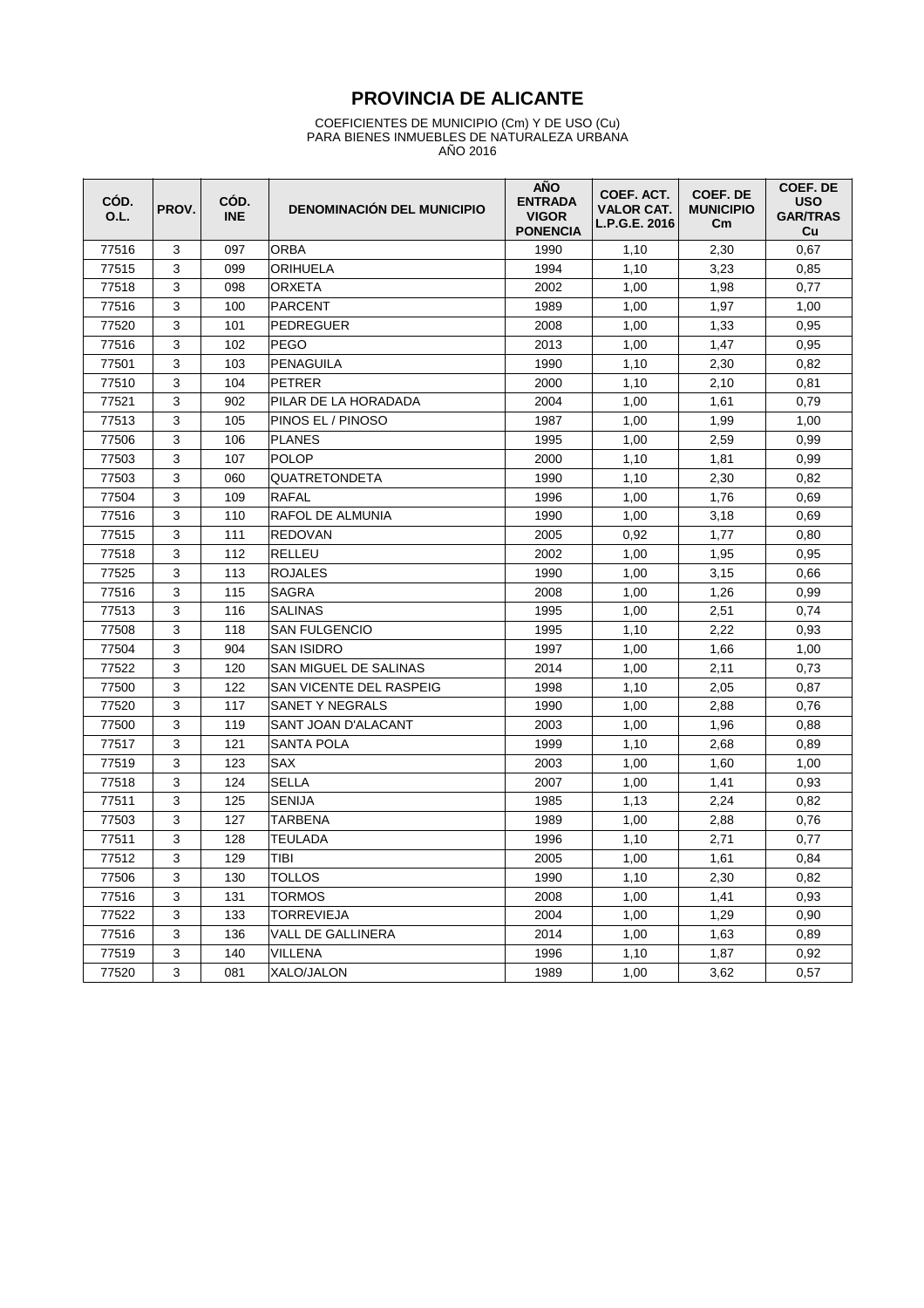### **COEFICIENTE DE DISTRITO**

AÑO 2016

| <b>MUNICIPIO</b> | <b>DISTRITO</b><br><b>POSTAL</b> | <b>COEFICIENTE DE</b><br><b>DISTRITO</b><br>C <sub>d</sub> |
|------------------|----------------------------------|------------------------------------------------------------|
| ALICANTE/ALACANT | 3001                             | 1,19                                                       |
| ALICANTE/ALACANT | 3002                             | 1,19                                                       |
| ALICANTE/ALACANT | 3003                             | 0,95                                                       |
| ALICANTE/ALACANT | 3004                             | 0,95                                                       |
| ALICANTE/ALACANT | 3005                             | 0,95                                                       |
| ALICANTE/ALACANT | 3006                             | 0,88                                                       |
| ALICANTE/ALACANT | 3007                             | 0,81                                                       |
| ALICANTE/ALACANT | 3008                             | 0,95                                                       |
| ALICANTE/ALACANT | 3009                             | 0,88                                                       |
| ALICANTE/ALACANT | 3010                             | 0,81                                                       |
| ALICANTE/ALACANT | 3011                             | 0,81                                                       |
| ALICANTE/ALACANT | 3012                             | 0,81                                                       |
| ALICANTE/ALACANT | 3013                             | 0,95                                                       |
| ALICANTE/ALACANT | 3014                             | 0,88                                                       |
| ALICANTE/ALACANT | 3015                             | 0,88                                                       |
| ALICANTE/ALACANT | 3016                             | 1,25                                                       |
| ALICANTE/ALACANT | 3112                             | 1,00                                                       |
| ALICANTE/ALACANT | 3113                             | 1,00                                                       |
| ALICANTE/ALACANT | 3114                             | 1,00                                                       |
| ALICANTE/ALACANT | 3138                             | 1,00                                                       |
| ALICANTE/ALACANT | 3540                             | 1,25                                                       |
| ALICANTE/ALACANT | 3559                             | 1,00                                                       |
| ALICANTE/ALACANT | 3699                             | 1,00                                                       |

**NOTA: PARA CUALQUIER OTRO CÓDIGO POSTAL Cd = 1**